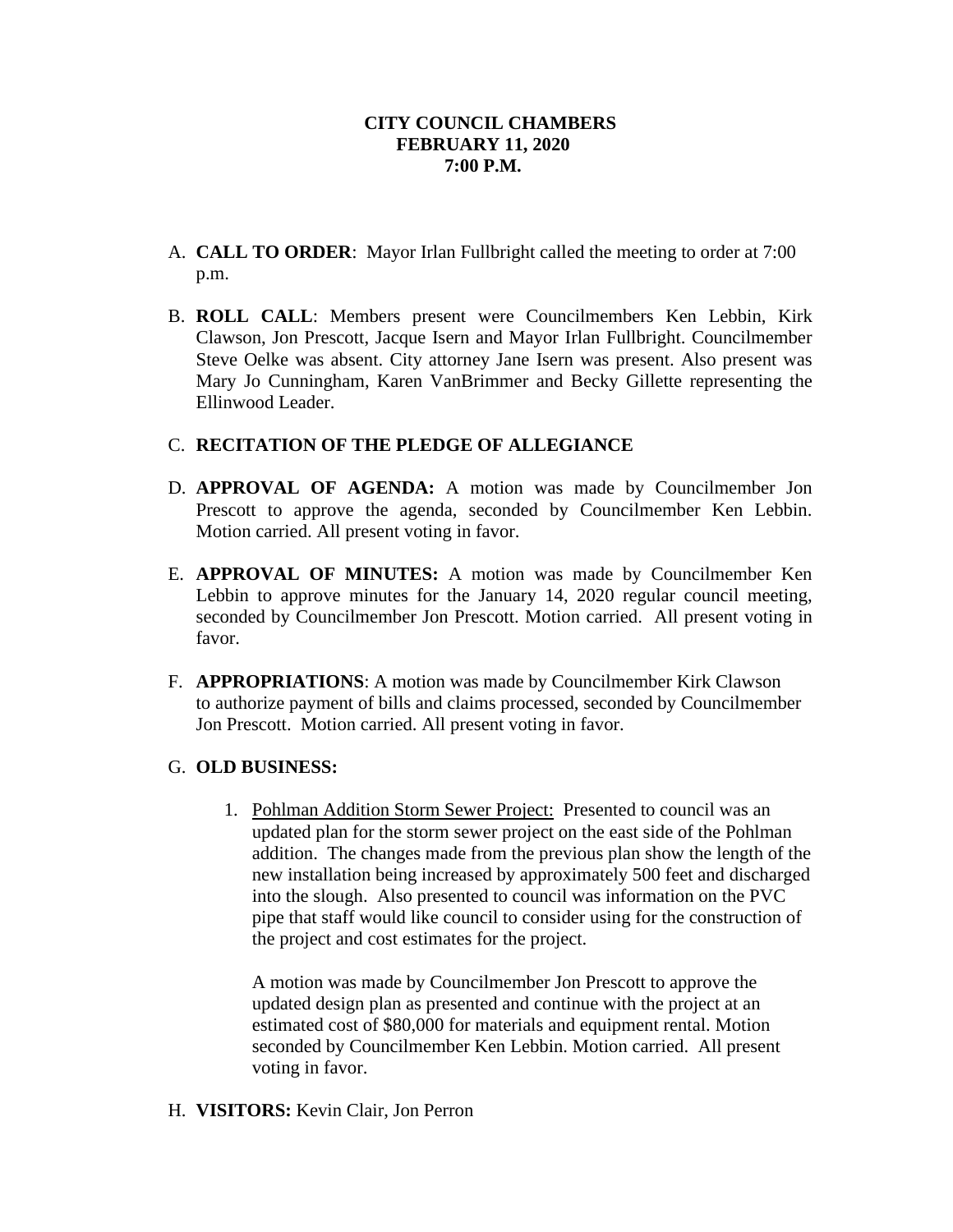## **CITY COUNCIL CHAMBERS FEBRUARY 11, 2020 7:00 P.M.**

## I. **NEW BUSINESS:**

1. City Wide Clean Up: The City, in the past, has assisted the community in cleaning up their personal property by making available to the citizens of Ellinwood large dumpsters placed at the city shop to dispose of trash, tires, appliances, etc. This is normally done in the spring in conjunction with the community wide garage sale. This year's garage sale event is Saturday, April 25<sup>th</sup>.

A motion was made by Councilmember Kirk Clawson to approve placing dumpsters at the city shop for the city wide clean up from April  $25<sup>th</sup>$ through May 3rd, seconded by Councilmember Jacque Isern. Motion carried. All present voting in favor.

- 2. Review of City Emergency Water Plan: Presented to council was the City of Ellinwood Emergency Water Plan which was adopted in 2008. The plan has been reviewed by Spencer Proffitt, water department superintendent and needs to be reviewed and approved annually by City Council. An addition to the equipment list was noted. A motion was made by Councilmember Jon Prescott to approve the City of Ellinwood Emergency Water Plan, seconded by Councilmember Kirk Clawson. Motion carried. All present voting in favor.
- 3. 2019 End of Year Financial Review: Presented to council was a "Summary of Cash Receipts, Cash Disbursements and Unencumbered Cash" by fund for the year ended December 31, 2019.
- 4. Resolution to Adopt Barton County Mitigation Plan: Presented to council was Resolution 021120, a resolution adopting the South Kansas (Homeland Security Region E) Multi-Hazard, Multi-Jurisdictional Mitigation Plan. The City must have an adopted mitigation plan to qualify for disaster aid from FEMA.

A motion was made by Councilmember Kirk Clawson to adopt Resolution 021120, a resolution adopting the South Kansas Multi-Hazard Multi-Jurisdictional Mitigation Plan (Homeland Security Region E), seconded by Councilmember Ken Lebbin. Motion carried. All present voting in favor.